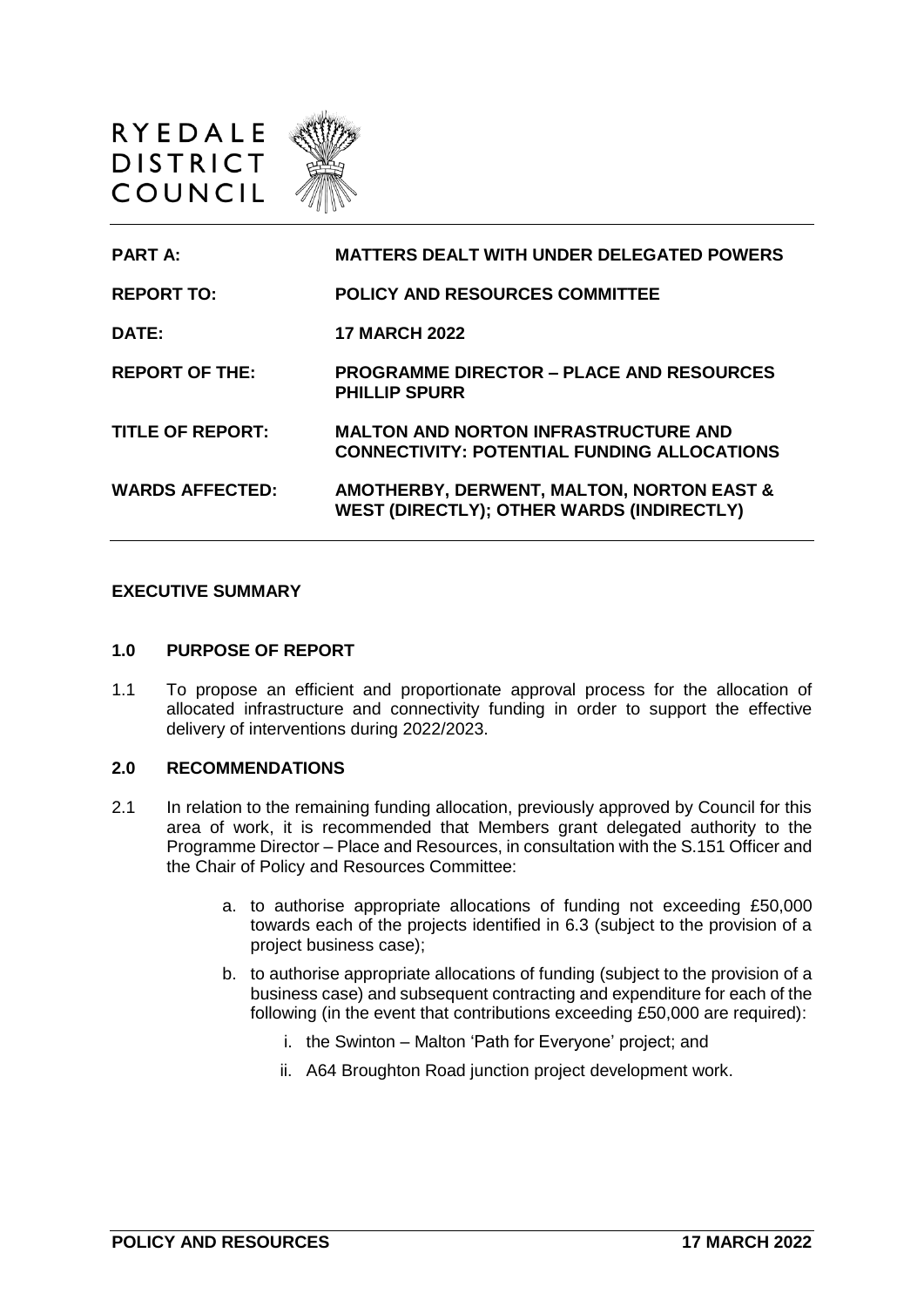# **3.0 REASON FOR RECOMMENDATION(S)**

3.1 To ensure that the approval process is efficient and proportionate to the scale of proposals being considered and that projects / interventions can be implemented with minimal delay. This is particularly important having regard to the limited time remaining prior to Local Government Reorganisation and the need to ensure efficient use of Officer and Member resources, given the number of competing priorities being progressed in parallel with this work.

# **4.0 SIGNIFICANT RISKS**

- 4.1 It is recognised that Members expressed concern about the delegated authority previously sought due to the risk of reduced political scrutiny of potentially significant funding allocations. Officers have sought to address these concerns via alternative delegated authority proposals and providing initial outlines of the initiatives proposed.
- 4.2 There are not considered to be any other significant risks associated with the recommendations of this report.
- 4.3 Should the recommendation not be approved, however, full details of each individual project (no matter the scale or cost involved) would need to be reported to, and approved, by Committee – potentially involving several further reports. This process can take several months, with each report requiring a significant amount of Officer time: resulting in less Officer time available for allocating funding and managing the programme of projects, in the time remaining prior to Local Government Reorganisation. This could result in an inability to utilise the remaining budget for the purpose originally identified.

# **5.0 POLICY CONTEXT AND CONSULTATION**

- 5.1 Council Plan priorities:
	- Our Economy
		- o Improving our road and rail connectivity to unlock economic growth
		- o Working with partners to improve the A64, integrated public transport connections and station facilities
		- $\circ$  Supporting measures to cut congestion and improve traffic flow in our market towns
	- Our Communities
		- o Working with partners to ensure a fair share of infrastructure investment
		- o Championing sustainable public services that continue to meet the specific needs of Ryedale's communities
	- Our Environment
		- $\circ$  Improving air quality in our market towns by working with partners to tackle congestion and promote sustainable transport and commerce
		- o Promoting sustainable transport by opening cycle routes and identifying new ways to link our communities in sustainable ways
- 5.2 Further details regarding the Council's Climate Change Emergency declaration; Local Air Quality Management Area; and consultations undertaken in relation to this area of work are detailed in the 11 November 2021 Policy and Resources Committee report.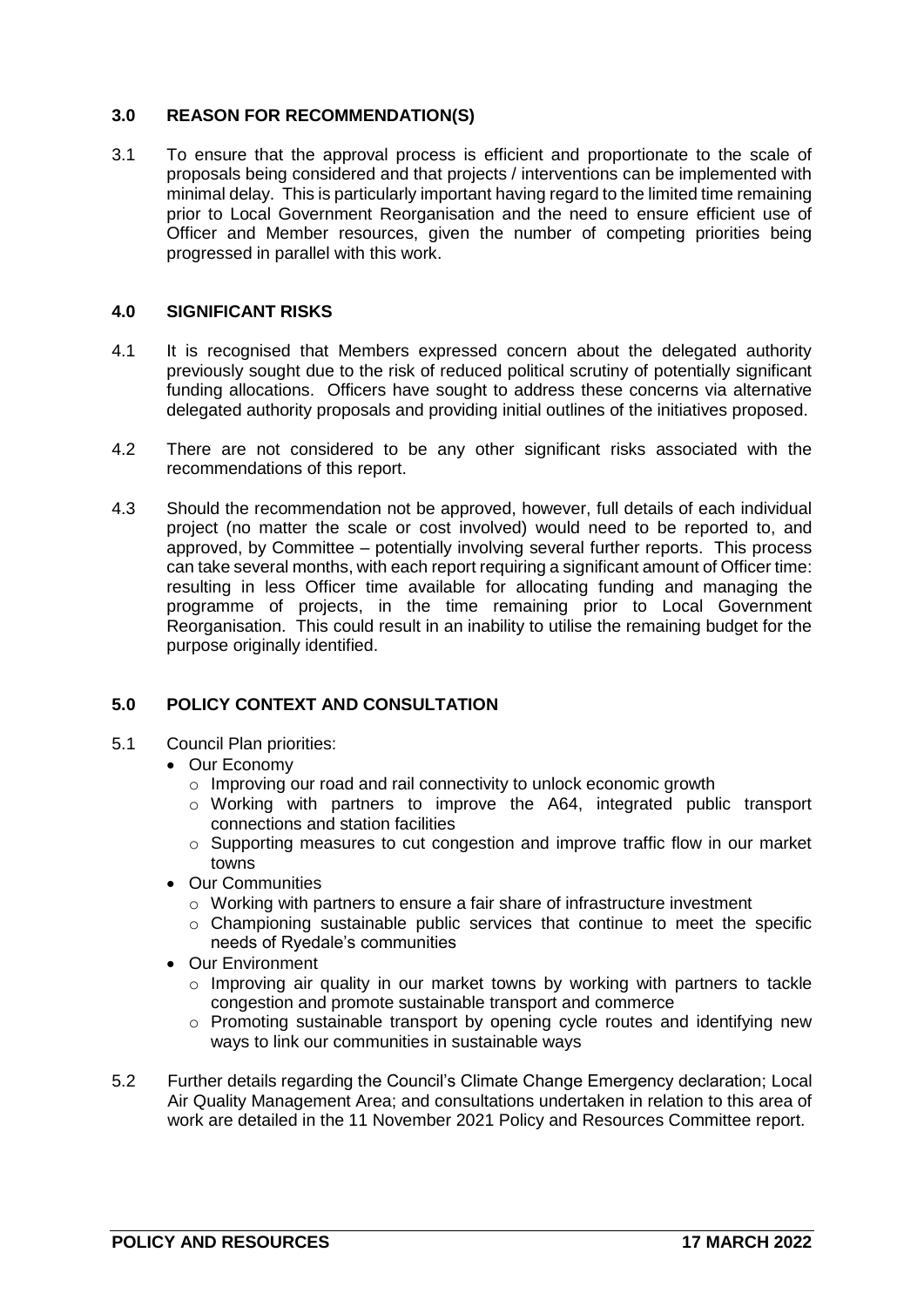# **REPORT**

## **6.0 REPORT DETAILS**

## **Background**

6.1 The background to this report is set out in the report to Policy and Resources Committee on 11 November 2021. This followed on from a previous report to Policy and Resources Committee on 24 Sept 2020, and Council on 03 December 2020, which made an allocation of £450k (£350k capital and £100k revenue) towards the development and delivery of identified infrastructure and connectivity schemes.

## **Proposed allocation of funding**

- 6.2 To date, £166k of the above allocation has been approved (to upgrade Butcher Corner traffic lights), with the remaining £184k (capital) and £100k (revenue) yet to be allocated to specific projects.
- 6.3 In consultation with colleagues at NYCC, officers continue to discuss potential proposals to which funding allocations could productively be made. The projects listed below are those that may be deliverable prior to the end of 2022/23:

*B - Behaviour change: a Publicity & Communications programme to encourage a reduction in the use of private cars in the towns and to promote active, sustainable, or public transport alternatives*

- *D - Improved Walking & Cycling Links*
	- *Adjustments to the kerb build-out / pedestrian crossing point on Horsemarket Road, Malton*
	- *Detailed project development for prioritised cycling / walking corridors (following completion of Local Cycling & Walking Infrastructure Plan - Phase 2)*
	- *Implementation of Swinton – Malton 'Path for Everyone'*

*E - Car Parking: Improved signage to car parks* 

*I (& C & H) - Second Rail Platform & Bridge & Forecourt / Interchange at Malton Rail Station:* 

- *contribution to initial feasibility work for Levelling Up Fund Bid*
- *contribution towards Full Business Case for implementation*

*J - A64 junction at Broughton Road: contribution towards project development* 

*[NB the letters above refer to the interventions highlighted in the Preferred Package of measures from the Infrastructure and Connectivity Report – see background paper below]*

- 6.4 Further work is required to establish specific details of the proposals and funding required, however, the majority are small-scale interventions, expected to require an RDC contribution below £50k. In reality it is expected that the majority will be significantly below this amount and officers will seek to ensure the best value for money for each proposal.
- 6.5 Given the constraints of timescales of Local Government Reorganisation, limited staff resources to progress the work, and the various competing priorities / projects being progressed in parallel with this work, it is not considered practicable or proportionate to submit multiple reports to Committee seeking formal budget allocation for each of the above interventions as details for each become available. As such Officers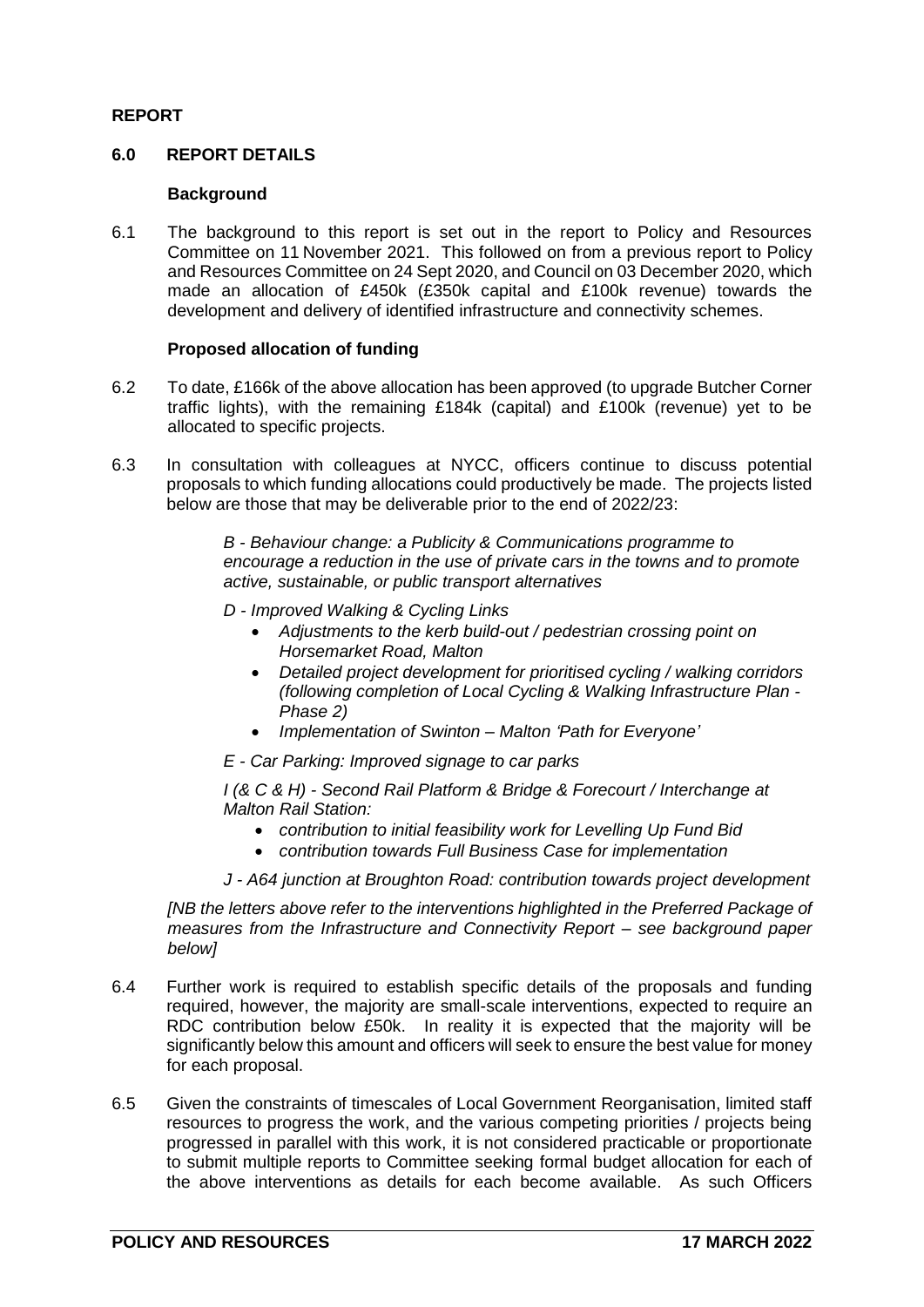propose a revised Delegated Approval process for RDC allocations of up to £50k. This value has been selected as it ties in with the maximum contract value that the Chair of the appropriate Committee can authorise in accordance with Contract Procedure Rules.

- 6.6 Any projects not identified in 6.3 above would be the subject of a further report to Committee and it is proposed that these would be dealt with in a similar way.
- 6.7 Two of the above proposals, however, may require a contribution exceeding £50k from RDC and are outlined below:

## 6.8 *Implementation of Swinton – Malton 'Path for Everyone'*

- 6.9 This proposal would form part of a longer term project for a Hovingham Malton 'Path for Everyone' (see link provided under Background Papers for details) providing a multi-user route greatly improving accessibility for walkers, wheelchair users, cyclists and horse riders. Ryedale Cycle Forum and community volunteers have already done a lot of work to develop detailed designs for a section of the route between Swinton and Malton. A notional cost of £300k is assumed and will require fundraising and grant applications to secure funding for implementation. A significant contribution from RDC would act as vital seed funding to ensure the project's success.
- 6.10 The project covers part of the 'Amotherby Strategic Route' as identified in the Malton & Norton Cycling and Walking Infrastructure Plan (approved by NYCC, November 2021) and will provide the following benefits:
	- significant and long-awaited improvements to the safety of pedestrians and cyclists on this section of the route,
	- encourage greater adoption of more active and sustainable modes of travel,
	- contributing to reduced numbers of local journeys undertaken by car,
	- contribute towards improved air quality in the towns.
- 6.11 Any contribution would be subject to:
	- confirming delivery arrangements,
	- confirming project costs and an appropriate RDC contribution,
	- securing the remaining funding,
	- negotiations with landowners to secure agreement for an alternative route for a section where the existing footpath is too narrow.
- 6.12 *A64 Junction at Broughton Road – contribution to project development*
- 6.13 NYCC have appointed consultants to progress further development work on proposals to upgrade the A64 Musley Bank junction to enable 'all direction movements'. Whilst NYCC are also committed to supporting project development for a new A64 Broughton Road junction, there is currently no budget allocation to progress this work.
- 6.14 This work would develop proposals and business case for a new junction. At this stage the scope and cost of work required is not clear and is subject to further discussions with National Highways (a notional cost of £100k is suggested). A significant contribution from RDC would increase the chances of NYCC committing their own funding to progress the scheme: helping to ensure the work progresses and, crucially, that it progresses *in parallel* with work already commissioned for Musley Bank. Without such a contribution it is not clear when NYCC might be able to fund the work.
- 6.15 Whilst this work will not result in immediate improvements to congestion or air quality within Malton / Norton, it is clear that alternative and more appropriate routes to and